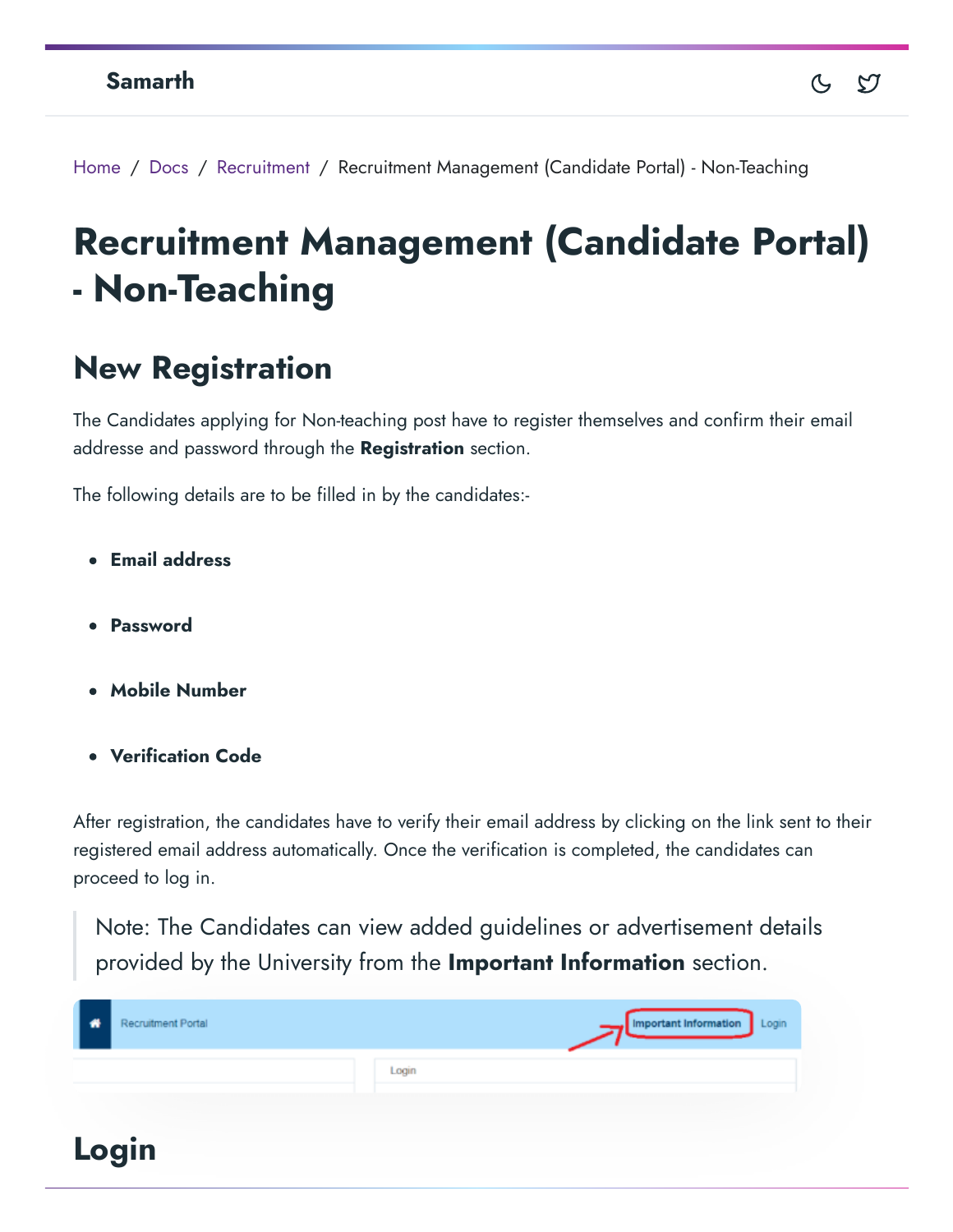| <b>Samarth</b>                                                                                                                                                                                                                    |                                                                                                                          | ∽ |
|-----------------------------------------------------------------------------------------------------------------------------------------------------------------------------------------------------------------------------------|--------------------------------------------------------------------------------------------------------------------------|---|
| <b>SamartheGov</b><br><b>Recruitment Portal</b><br>Sign In                                                                                                                                                                        | Welcome to the Recruitment Portal of Demo Portal of Central University<br>Important information<br>Important/Information |   |
| UNITARIN <sup>*</sup><br>Programmati Emilia<br>Personnel *<br>zovoreb<br>Verify Co<br><b><i>Charamber Mc</i></b><br>Login<br>Gentleman en economic <b>Signitia</b><br>Reservation Formation<br><b>Pleaset Password</b><br>seato - | Note in case of any persistent loose. We applicants can mail their protiem at the email lo-                              |   |

# **Apply for Job Post**

The Candidate has to select the following using the provided drop-down given:-

- **Post**
- **Organizational Unit**
- **Advertisement Number**
- **Category**
- **PWD Category**

After selecting the above-mentioned details from the drop-downs, click on the **Check Vacancy** button to see the count of vacant positions for that specific category.

## **Sections in Non-Teaching Recruitment Application**

- The Candidate has to fill in the following sections to complete his/her application for the selected job postcode:-
	- 1. **Personal Details**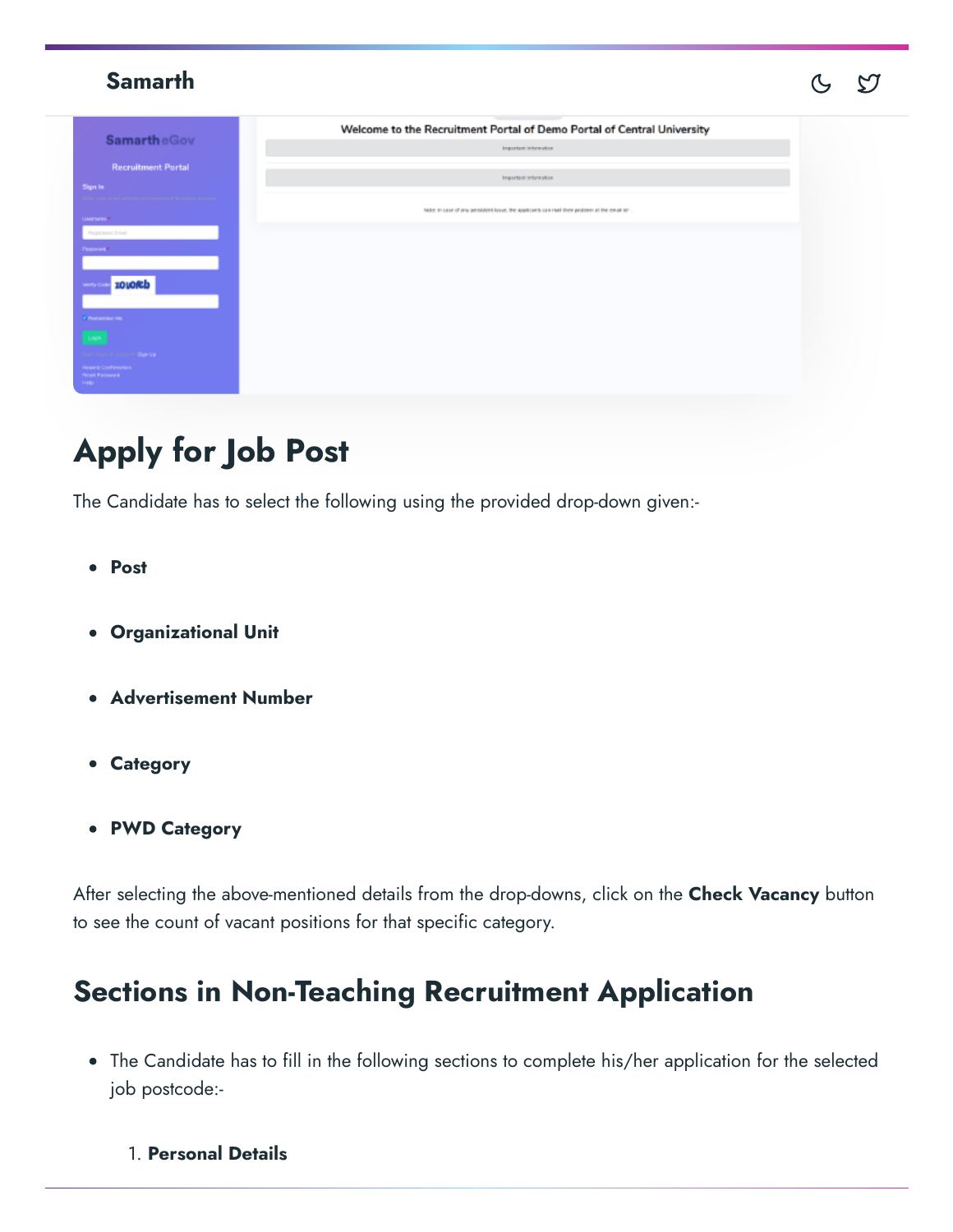#### **Samarth**

3. **Experience** 4. **Research** 5. **Miscellaneous** 6. **NOC & Declaration** 7. **Uploads** 8. **Preview**

 $C$   $D$ 

9. **Submission**

# **Personal Details**

- The Candidate has to fill in his/her personal details in this section.
- The Personal Details such as **Name, Gender, Date of Birth, Phone Number,** etc. have to be added by the candidate.
- Once the details are added, the Candidate has to verify the provided details and then click on the **Save** button to save the details.

Note: In case the candidate wants to change the category for the application of a specific job postcode, they need to click on the **Change Category** button and select the required category.

# **Education**

The Qualification details can be added by the candidate in this section such as:-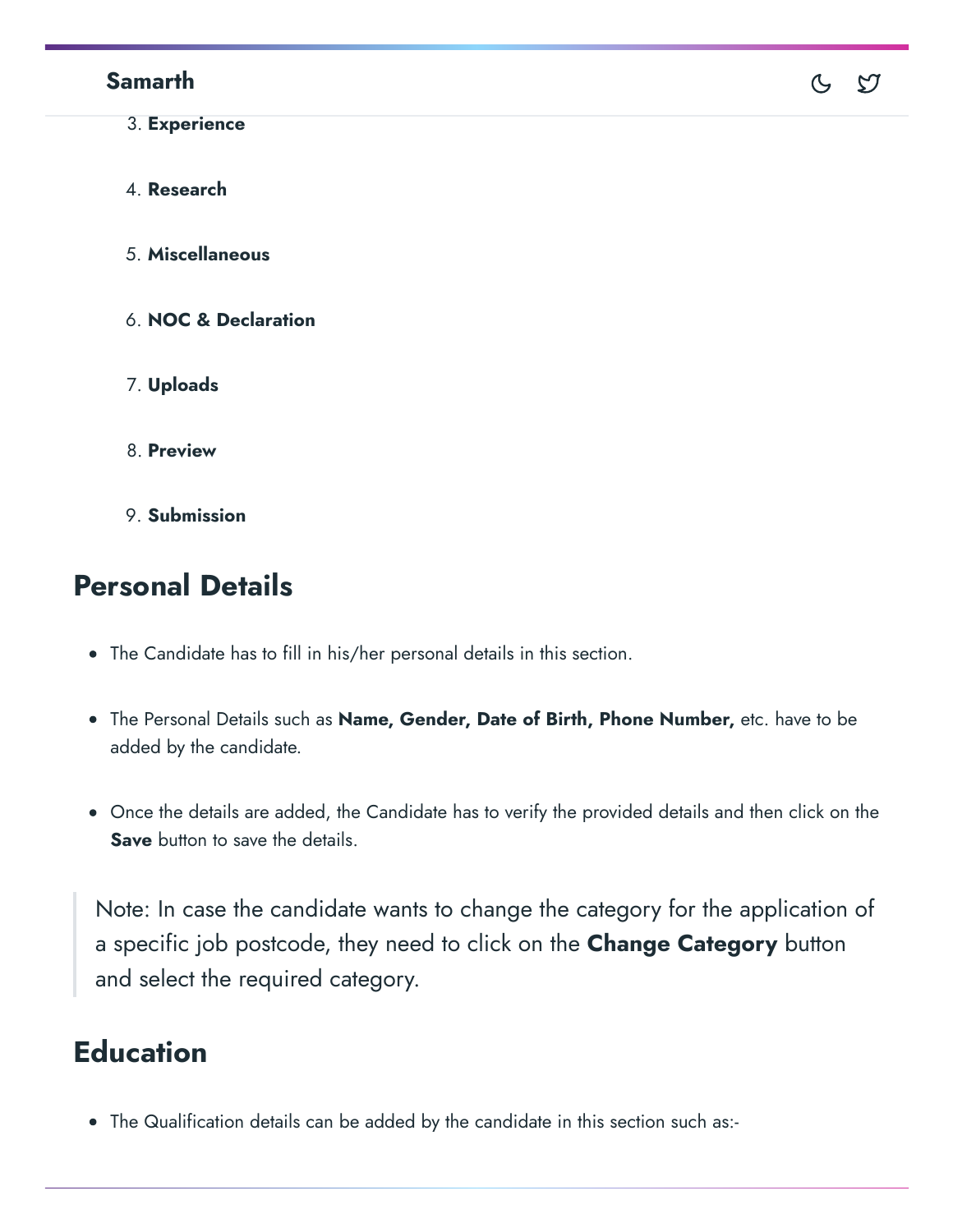#### **Samarth**

- **Under-Graduation Details**
- **Post-Graduation Details**
- **MPhil Details**
- **Ph.D. Details**
- **Other Qualifications**

### **Experience**

Candidate can fill in his/her relevant experiences or present employment details in this section.

 $\infty$ 

Once the Experience details are added, the Candidate has to verify the provided details and then click on the Save button to save the details.

### **Research**

- Candidate can add his/her Research Papers, Research Publications, and Research project details in this section.
- Marks will automatically get added to the system accordingly, as per UGC Guidelines.

### **Miscellaneous Information**

• In this section, Candidate can fill in his/her Miscellaneous Information, Two References, and Languages Known, etc.

Note: An automated email will get forwarded to the Referees added by the Candidate to fill in their relevant details which will get visible in the Application Form of the Candidate.

## **NOC & Declaration**

- The Candidate will **declare** the provided information in this section.
- No Objection Certificate (NOC) details will be filled in this section.